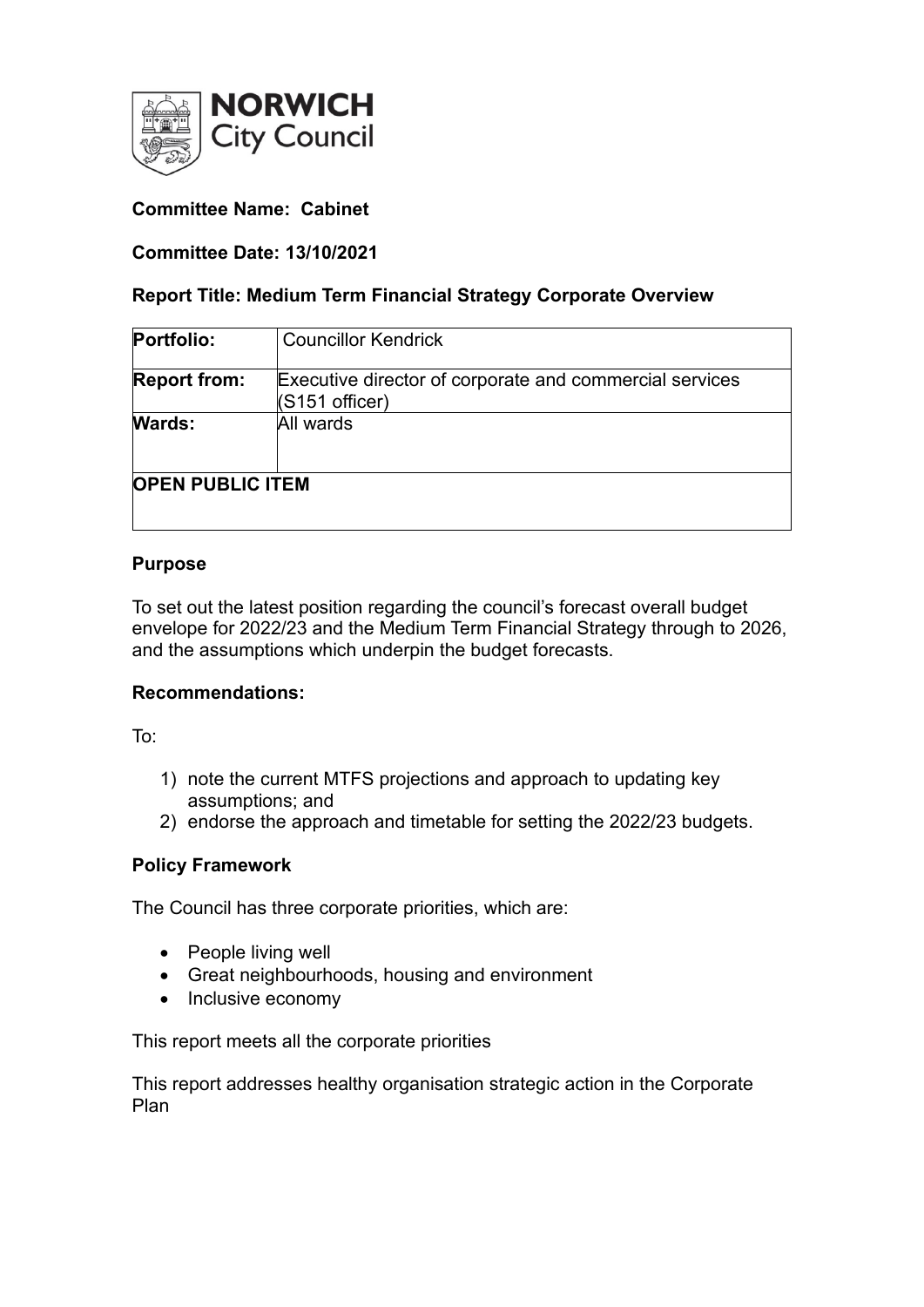# **Report Details**

- 1. Like all local authorities, Norwich City Council continues to face substantial financial challenges. The sustained period of austerity – coupled with increasing demand for local services - has decreased the council's own budgets, putting huge financial pressures not just on council resources, but those of partners, local businesses, and residents, particularly the most vulnerable.
- 2. The council also continues to manage the ongoing risk and uncertainty over future funding as well as the budgetary impacts from Covid-19. Despite this the council has consistently approached the financial challenges in a sensible and planned way and has always sought to manage the council's finances responsibly. The city council has already made significant savings over the last ten years; has taken steps to try to manage demand; and has been innovative in its approach to the generation of new income streams. Like all councils, Government funding remains uncertain therefore Norwich City Council will need to continue to look at alternative ways of generating income to pay for local services.
- 3. As the country attempts to navigate through the longer-term impacts of COVID-19, district councils – being closest to communities - have a vital role to play in community and economic recovery. In order to do this, councils need sustainable, sufficient funding and the flexibility to plan their finances in a way that suits their local circumstances and needs.
- 4. It is within this context and financial uncertainty that the council must develop its medium-term financial strategy and approach to setting the 2022/23 budget. This paper outlines the key developments influencing the MTFS, the estimated impacts on the future savings challenge as well as the next steps for refining the MTFS and budget options for 2022/23. The budget decisions will need to balance delivering on the ambition and priorities of the council whilst ensuring the authority remains financially sustainable over the medium and long term.

## **Strategic Context**

- 5. The immediate impact of the Covid 19 pandemic has been clear. Norwich's claimant count, a proxy for unemployment, doubled in two months at the beginning of the pandemic (the fastest increase on record) and is only now starting to fall. Rent arrears in both public and private housing have increased significantly since the start of the pandemic. Disadvantaged communities have seen greater mortality as a result of the virus as well as being more likely suffer loss of income due to the pandemic's economic fallout.
- 6. Pressures around joblessness and reduced incomes are compounded by the rise in cost of living observed over the last few months. Inflation, largely driven by energy bills and food prices, jumped from 2% to 3.2% from July and August, with the Bank of England predicting a rise of up to 4% in the coming months. This is at the same time Government is set to cut the £20 weekly increase to Universal Credit introduced at the beginning of lockdown last year. The cumulative effect of benefit cuts and cost of living rises over the winter and into the spring means single out-of-work adults are set to be worse off by around £24 a week by April 2022, a significant fall of around 14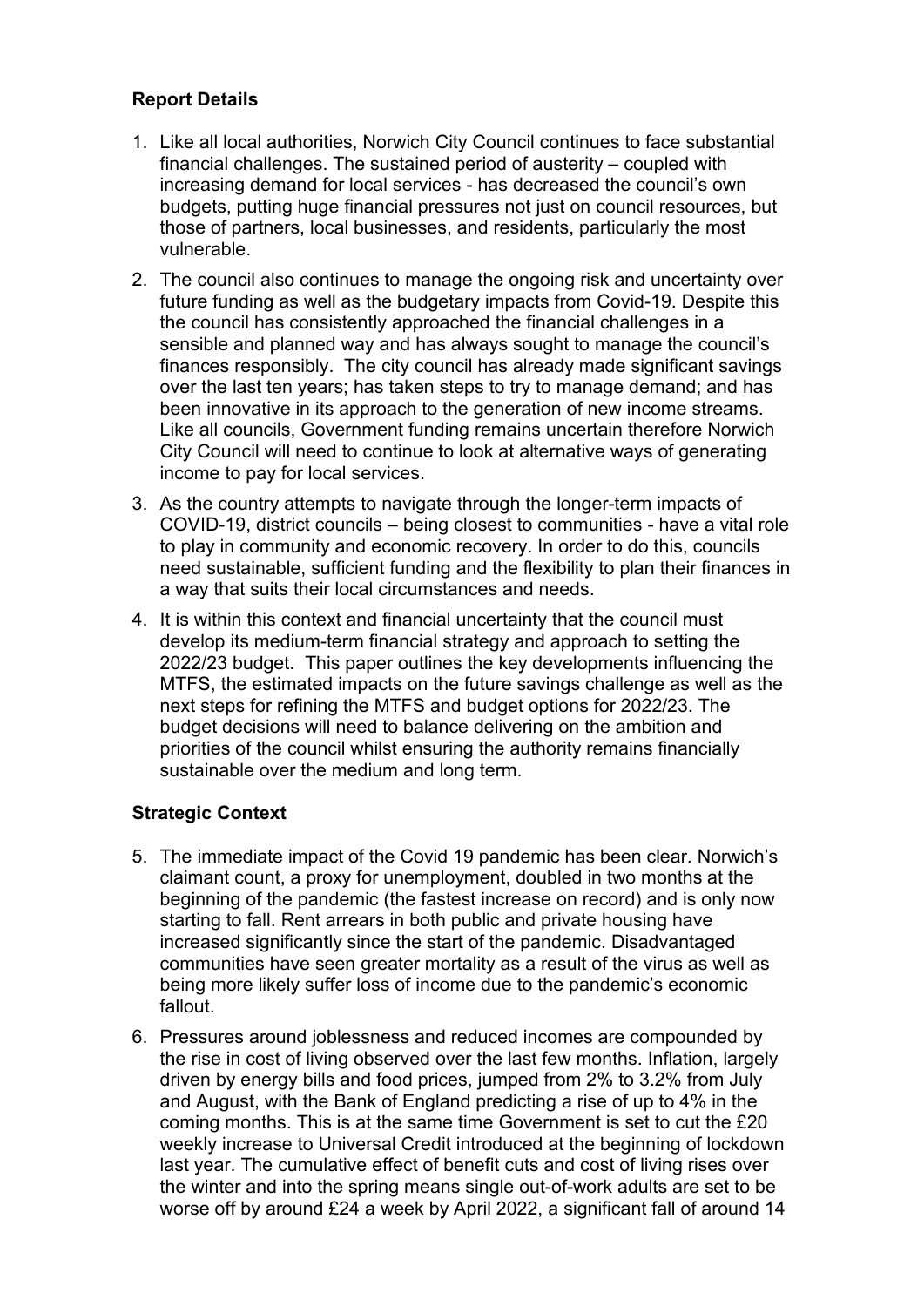per cent to an already low income [\(Resolution Foundation\)](https://www.resolutionfoundation.org/app/uploads/2021/09/The_big_squeeze.pdf). Low-earning families and single-parents are also unlikely to see sufficient pay rises to offset the rising cost of living this winter.

- 7. The longer-term impacts, alongside the consequences of Brexit are, as yet, unknown, but both create significant questions around the shape of our economy, and our city, in future years. In the year of COP 26, the impact of the Climate emergency and of extreme species loss is also central. How will the city change to reduce its environmental impact, and adapt to thrive in the new climate in which we live? And how can those changes be made in an inclusive way to ensure costs, and opportunities, are fairly distributed and that none of our many diverse communities across Norwich are left behind?
- 8. The Norwich 2040 City Vision sets out what we want our City to be in 2040: connected, creative, dynamic, fair and liveable, and provides a strong partnership within which the council is working to tackle the complex issues we face, for example through the Good Economy Commission and the Sustainable City working group.
- 9. The Corporate plan sets out how the council is working towards this vision through our priorities of People Living Well, Inclusive Economy and Great Neighbourhoods, Housing and Environment. The Corporate Plan will be updated for 2022/23 to recognise the changed context in which we are working, and the key areas for action within our priorities.
- 10.Covid 19, A blueprint for Recovery published in June 2020, established the priority actions required to drive forward the City's recovery. It includes how the organisation intends to operate going forward, how services may be delivered differently, and how the council will work in partnership with others to support the wider recovery of the city. The corporate priorities, and role the council plays in delivering these, will need to be balanced against the short- and medium-term financial constraints. An update on progress against those actions is a separate item on the meeting agenda.
- 11.Both of these documents the corporate plan and Covid recovery blueprint – set out the council's strategic priorities and the actions we will take to deliver our ambitions and provide the framework for the allocation of council resources.

### **Wider Financial Context**

- 12.In September the Chancellor detailed the plans for a multi-year Spending Review which will set the resource and capital budgets for 2022/23 to 2024/25 for Government Departments. This is due to conclude on 27th October 2021, alongside the Autumn Budget 2021 and updated fiscal envelope from the Office for Budget Responsibility (OBR). Local government has not received a multi-year settlement since before the Brexit referendum which has made it difficult to plan ahead with certainty.
- 13.The announcement from the Chancellor highlighted key themes that will be included in the Spending Review 2021:
	- Ensuring strong and innovative public services;
	- Levelling up across the UK to increase and spread opportunity; unleash the potential of places by improving outcomes UK-wide where they lag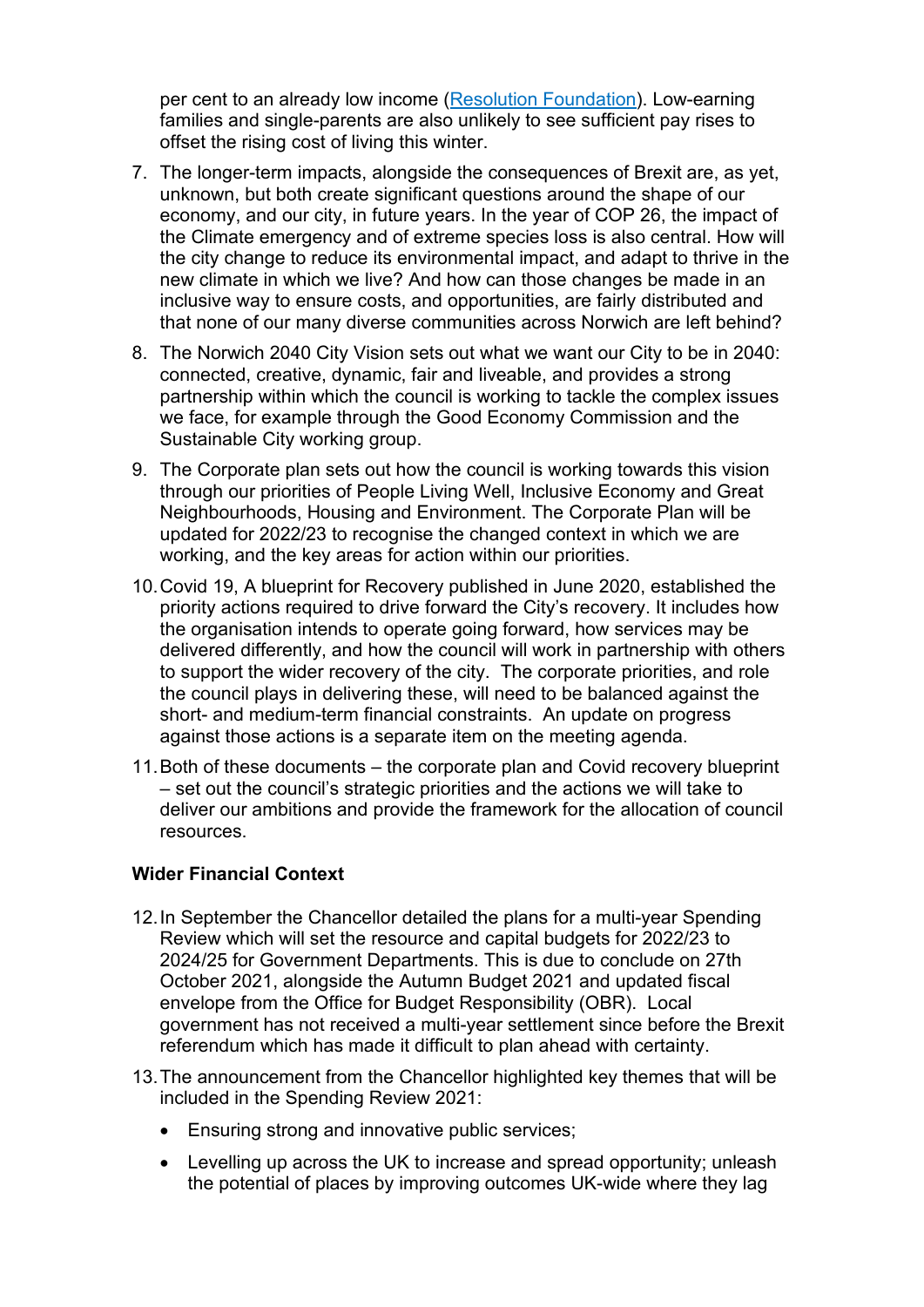and working closely with local leaders; and strengthen the private sector where it is weak;

- Leading the transition to Net Zero across the country and more globally;
- Advancing Global Britain and seizing the opportunities of EU Exit;
- Delivering our Plan for Growth delivering on our ambitious plans for an infrastructure and innovation revolution and cementing the UK as a scientific superpower, working in close partnership with the private sector.
- 14.On 7 September 2021 the Prime Minister announced plans to provide an additional £12 billion per year for health and social care on average over the next three years, to be funded by a new, UK-wide 1.25 per cent Health and Social Care Levy.
- 15.In common with previous years, the exact financial allocations for the Council will be released as part of the provisional local government finance settlement. The current expectation is that this will follow in December 2021.
- 16.Confirmation is awaited on the previously proposed longer term local government financial reforms, including:
	- 75% business rates retention with the aim of ensuring local authorities have more control over the money they raise and incentives to grow and reinvest in their local economies;
	- introducing reforms to the business rates retention system to increase stability and certainty;
	- reviewing the funding formula that determines funding allocations through the annual local government finance settlement (Fairer Funding Review); and
	- reform of the New Homes Bonus scheme.

### **Medium Term Financial Strategy (MTFS) Assumptions & Forecast**

- 17.The MTFS provides a projection of the cost of delivering current council services over the next 5 years alongside the expected scale of demand and projections for income forecasts. This provides us with an estimated budget gap, from which the council will need to identify options that deliver savings or generate additional income across all areas of council spending
- 18.In developing these savings options there is a need to address the budget position across the full four-year period. This is vital in creating a strategic medium-term approach to addressing the savings challenges and allows for the inclusion of projects that may have a longer lead in time or need up-front investment.
- 19.The MTFS has been updated to reflect key areas where there is more up to date information available. It should be noted that assumptions will continue to be updated during the Autumn with the final update provided to Cabinet and Council as part of the budget papers in February 2022.
- 20.The financial modelling also includes the cost to the council of services commissioned through the council's wholly owned companies, Norwich City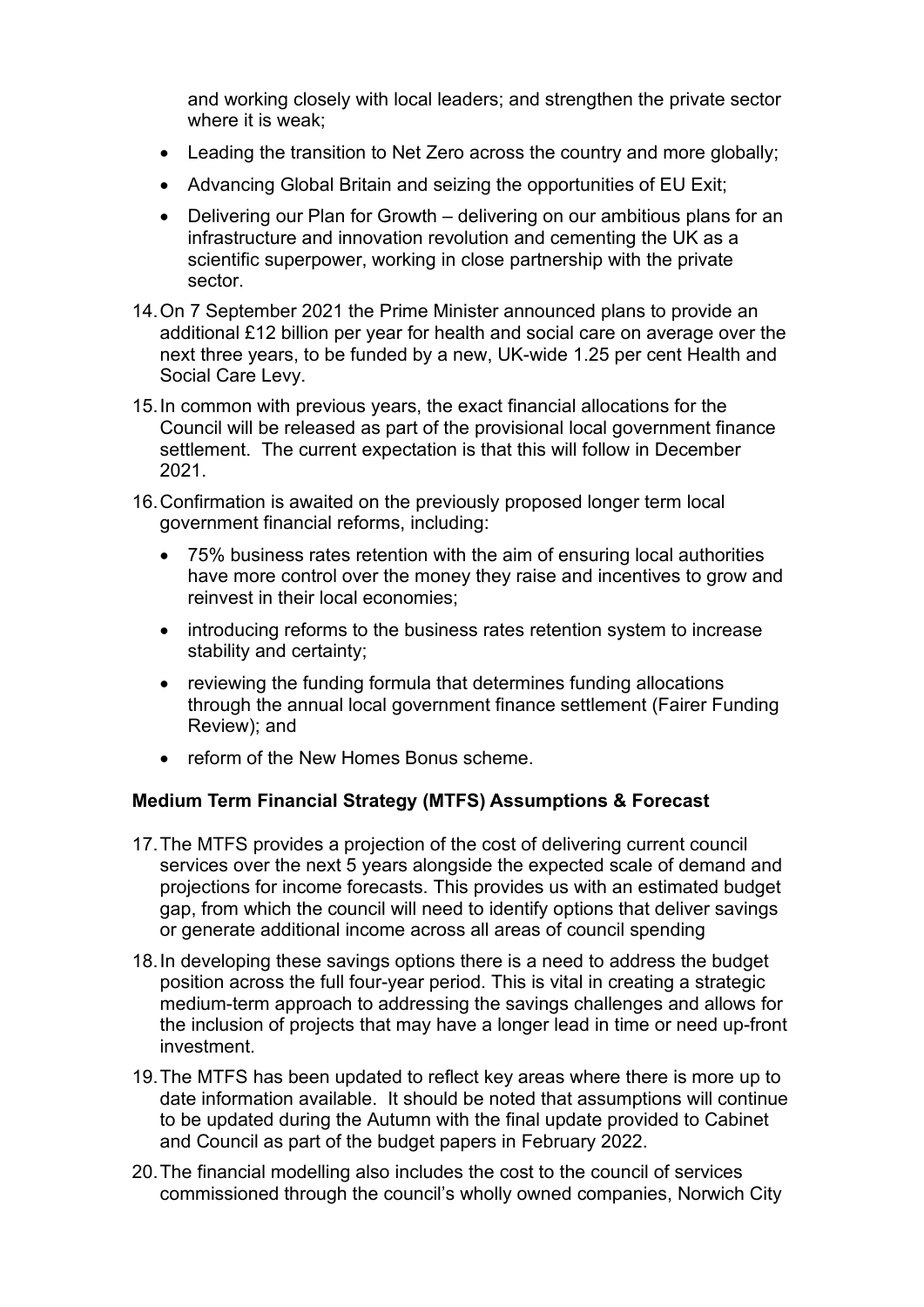Services Limited and Norwich Regeneration Limited. Income streams are also incorporated into the model from the council's provision of support services and loan financing to the companies.

### Revenue Contribution to Capital

- 21.The main adjustment to the MTFS is in relation the council's interest in the Norwich Airport Industrial Estate (NAIE). The site is owned by Norwich City Council and held on express trust for Norfolk County Council, effectively giving joint ownership. Income derived from the estate is divided 60% Norfolk County Council and 40% Norwich City Council.
- 22.In July 2021 Cabinet approved the disposal of the airport industrial estate site. It is assumed that the estimated capital receipt will enable the capital programme for the next 4-5 years to be funded from receipts rather than requiring a contribution from the revenue budget. This contribution was previously assumed in the MTFS at £1.5m in 2022/23 onwards. To enable this, it is assumed the sales of the site will be completed by March 2023. The adjustment to the MTFS also takes into account the loss of the council's share of the net income generated by the industrial estate.

#### Housing Benefit

23.In recent years the council has seen reducing level of subsidy recovery against its housing benefit expenditure, attributable to continuing growth in rent levels against fixed subsidy caps. The projection is this will continue to worsen over the life of the MTFS, with an additional £0.3m pressure in 2022/23 compared to the February estimates. Whilst every council is seeing increased natural migration to Universal Credit, Department of Work & Pensions (DWP) rules mean cases that attract 100% subsidy return are lost to councils, whilst DWP's strategy is to continue to leave temporary and supported accommodation cases with councils and it is these cases subject to punitive subsidy rules. Along with increased demand and rental market pressures, councils are therefore seeing increased subsidy loss.

### Council Tax and Business Rates

- 24.Any increase in the level of council tax is limited by referendum principles. In 2021/22 for a district council this was set at a maximum of 2% or £5 each year. For future years of the MTFS, the same referendum principles have been assumed at 1.99% with the maximum increase allowed being taken each year. An increase in the council tax base of 1% per annum is also assumed for estimated growth in the number of dwellings in the Council's area.
- 25.There remain areas of uncertainty in the tax base assumptions, in particular around levels of student exemptions, the impacts of the end of the furlough scheme on the council tax reduction scheme and the impacts of short supplies of building materials on when new property are completed. These factors will continue to be monitored closely over the coming months.
- 26.The forecasts for retained Business Rates income from 2022/23 assume current baseline funding amounts and do not take into account, as they are currently unknown, the potentially significant changes in funding arising from 75% Business Rates Retention and the Fairer Funding Review.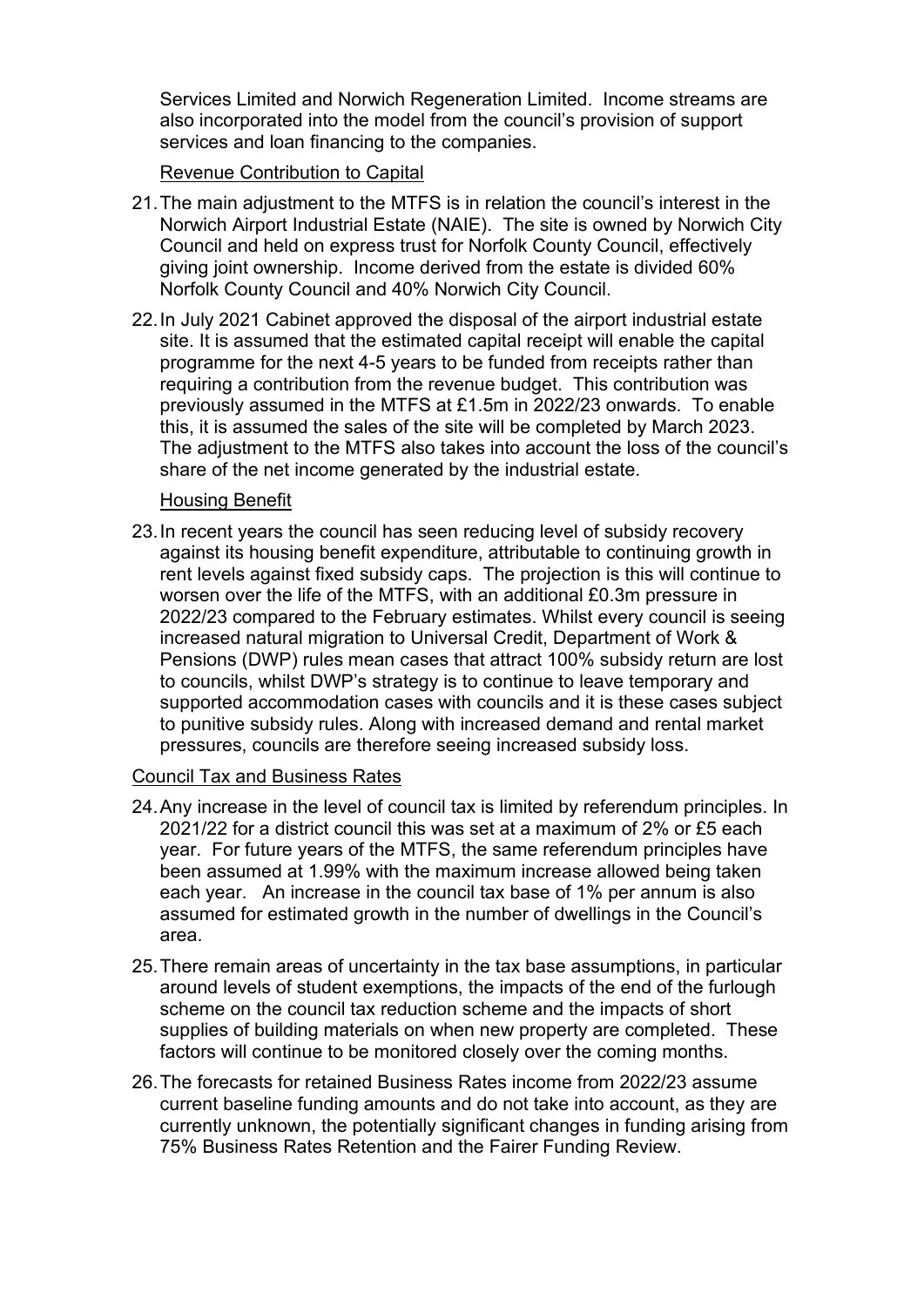### Short Term Growth

- 27.Included in the 2021/22 budget were £3.175m of short-term growth items, with the majority related to the impact of Covid-19 on the council's income streams in areas such as car parking, rental income, licensing income and fees and charge from cultural and leisure activities. Due to uncertainty over how long and to what extent these impacts will continue a high-level assumption was adopted in the February MTFS to unwind the short-term growth evenly over a two-year period.
- 28.Feedback has been sought from services on the levels of recovery and degree to which the short-term growth assumptions can be reversed. Overall, the estimated reversals of short-term growth in 2022/23 total £1.528m against the MTFS assumption of £1.546m. The recovery levels vary across the income streams with car parking remaining a significant area of challenge and uncertainty. As part of the ongoing work to reach a balanced budget position, the level of growth will continue to be scrutinised and managed downwards where possible.

29.The other key areas reviewed include:

- Payroll inflation this has been retained at 2.5% per annum. An additional pressure has been included to reflect the 2021/22 pay award being above the 1% assumed in the current year budget. An additional 1% on the inflation adds approximately £210k extra cost on a permanent basis.
- Increased inflation assumptions on non-pay expenditure. Economic forecasts from the Bank of England indicate short term rises in CPI before falling back to the 2% target over the medium term. Price increases are a key risk, in particular around building supplies and utilities. An additional 1% on the inflation assumptions for 2022/23 adds approximately £140k of cost on non-payroll expenditure.
- Grant income estimates updated with assumed reductions over the MTFS period. A further year of revenue support grant has been included but no new New Homes Bonus allocation (just the legacy payments from prior years).
- Updated borrowing assumptions based on the current external debt levels and the assumption of additional borrowing for the GF (in line with the 21/22 budgets). This is a key assumption and will be updated in line with the emerging capital programme and cashflow requirements.

## **Updated MTFS Position**

- 30.Table 1 shows the medium-term financial projections for the years 2022/23 to 2025/26. The council's future funding is less than its projected spending on an annual basis. This means that the council will be required to generate ongoing income, bear down on demand and transform the way services are delivered in order to balance its budget in future years.
- 31.Given the scale of the financial challenge, the council cannot at this stage rule out the need for stopping some activities. Where this is required, the potential impacts will be considered.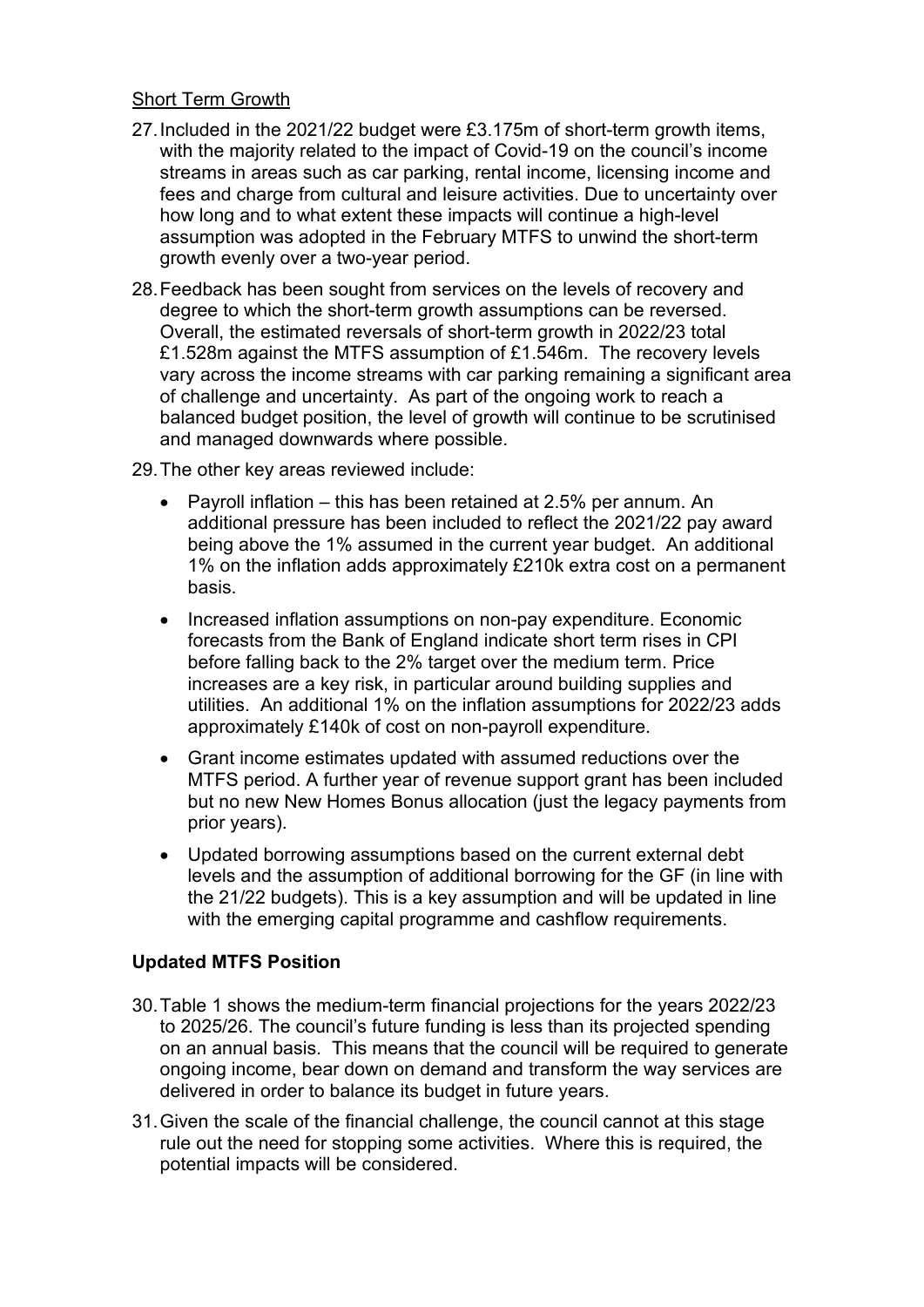- 32.The MTFS maintains the previous approach of presenting a strategy to deliver a smoothed savings requirement over a 4-year period and utilising general reserves (down the prudent minimum level of £5.1m).
- 33.The modelling shows a need to make permanent gross savings of £10.56m over the next four years, assuming demand-led growth of £0.75m per annum. This is a reduction on the position in February 2021 mainly due to the reduction in the revenue contribution to capital over the four-year period (paras 21 and 22). This benefit has been applied in 2022/23 to reduce the permanent savings requirement to £2.10m. The permanent savings need increases however to £3.25m in 2023/24 and 2024/25 before reducing to £2.00m in 2025/26 (Table 2).
- 34.Included in the 2022/23 projections are £1.537m of short-term growth items relating to the ongoing impact of Covid-19 on the council's income streams in areas such as car parking, rental income and licensing income. These will need to be met by an additional short-term savings requirement. Any other short-term growth emerging from the budget setting process will also need to be offset from additional short-term saving options.

| £'000s                               | 2022/23  | 2023/24   | 2024/25   | 2025/26   |
|--------------------------------------|----------|-----------|-----------|-----------|
| <b>Budget base</b>                   | 22,910   | 23,975    | 25,992    | 28,301    |
| Resources                            | (16,369) | (16, 786) | (17, 288) | (17, 745) |
| <b>Savings required (cumulative)</b> | 6,541    | 7,189     | 8,704     | 10,556    |
| Permanent savings (cumulative)       | (2,100)  | (5,350)   | (8,600)   | (10,600)  |
| Short-term savings                   | (1,537)  | 0         | C         |           |
| <b>Required use of reserves</b>      | 2,904    | 1,839     | 104       | (44)      |

## **Table 1:**

### **Table 2:**

| £'000s                          | 2022/23 | 2023/24 | 2024/25 | 2025/26  |
|---------------------------------|---------|---------|---------|----------|
| Assumed annual service growth   | 750     | 750     | 750     | 750      |
| Permanent savings requirement   | (2,100) | (3,250) | (3,250) | (2,000)  |
| Short term savings requirement  | (1,537) |         |         |          |
| <b>Total saving requirement</b> | (2,887) | (2,500) | (2,500) | (1, 250) |

35.The smoothed MTFS brings the forecast reserves down to the Prudent Minimum Balance of £5.1m by the end of 2024/25 (Table 3). After 2024/25 savings will still need to be required if any inflationary increases or growth in costs are not able to be offset by rises in council tax, business rates and other income generated by the council. These savings will need to be made without relying on reserve contributions to balance the budget.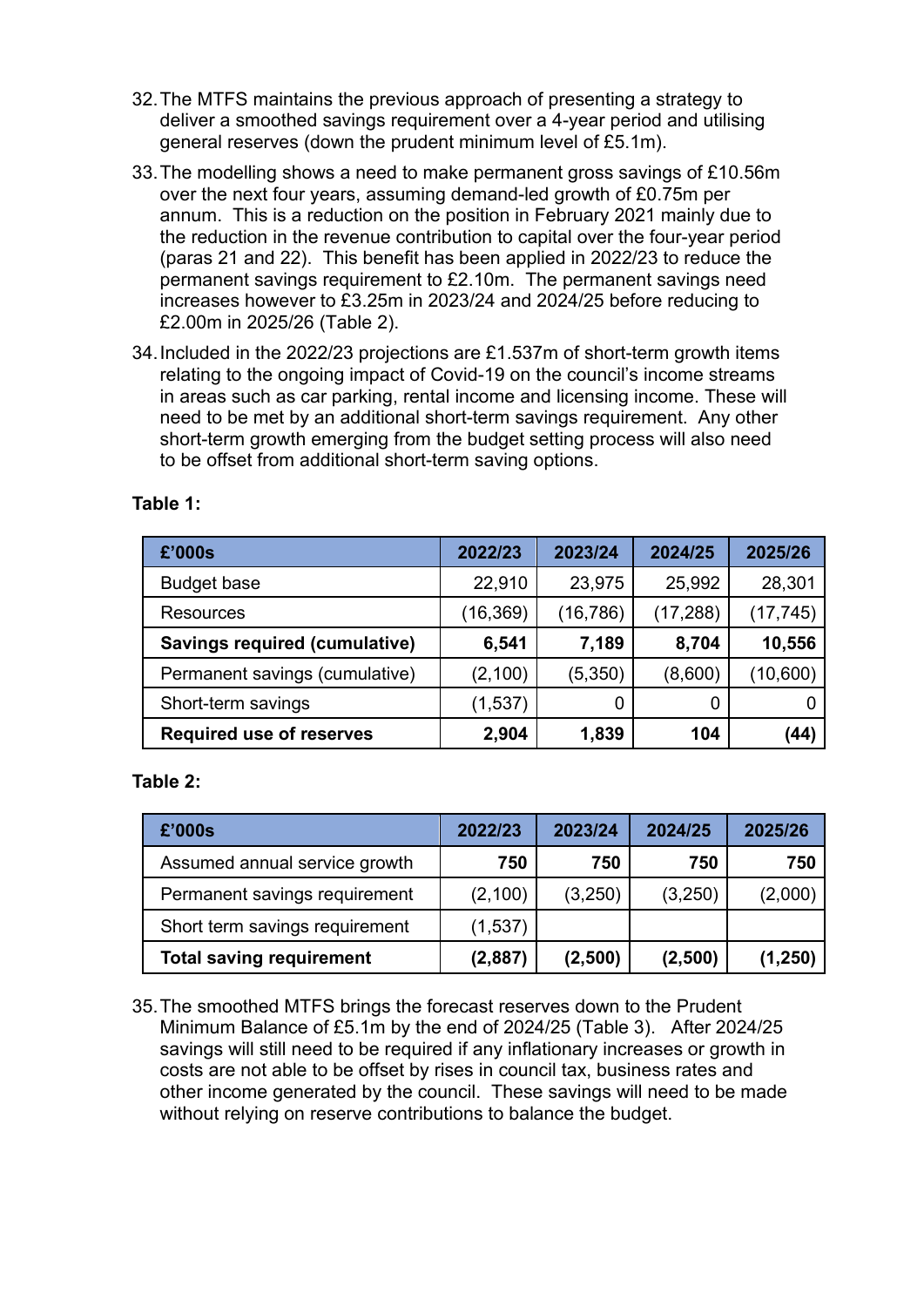**Table 3:**

| £'000s                         | 2022/23 | 2023/24 | 2024/25  | 2025/26  |
|--------------------------------|---------|---------|----------|----------|
| <b>Balance brought forward</b> | (9,980) | (7,076) | (5,237)  | (5, 133) |
| Transfer (to)/from reserves    | 2,904   | 1,839   | 104      | (44)     |
| <b>Balance carried forward</b> | (7,076) | (5,237) | (5, 133) | (5, 177) |

## **Budget Principles**

- 36.As the council takes decisions about how to achieve the required savings it will need to consider the balance not only between how savings are made – for instance, savings to workforce, suppliers and assets – but also the relative balance between spending reductions and increased income.
- 37.The council has identified several provisional themes that underpin the approach to addressing the medium-term financial challenges.
	- **Fees and charges –** the council has a range of services that users pay for. Reviews will be undertaken to benchmark charges, understand future demand and identify potential additional revenue.
	- **Contracts** given the level of spend the council has with suppliers it will be necessary to review key contracts and service specifications in the context of the current financial situation. There will be opportunities through the procurement process as current contracts come to an end but also the potential to drive out savings through negotiation and specification changes.
	- **Wholly-owned companies** in 2020 the council took the decision to transfer the environmental services contract (April 2021) and housing repairs contract (April 2022) to the council's wholly-owned company Norwich City Services Ltd. The decision is expected to deliver significant benefits including:
		- areater direct influence and control over how services are provided;
		- the opportunity to refresh the specification of services provided to reflect current local, political, financial and environmental changes;
		- the opportunity to integrate with the council more effectively to provide a more seamless service to customers and users of services;
		- the opportunity for reduced costs when systems have been condensed and integrated – spreading costs across a wider base and increased buying power across the council.

As part of the process to transfer services significant investment has been made by the council into the new company, including IT capabilities. The next stage following the transfer of services is to deliver the efficiencies enabled by the investment, recognising that the council's wholly owned companies are commissioned from within the overall budget envelope.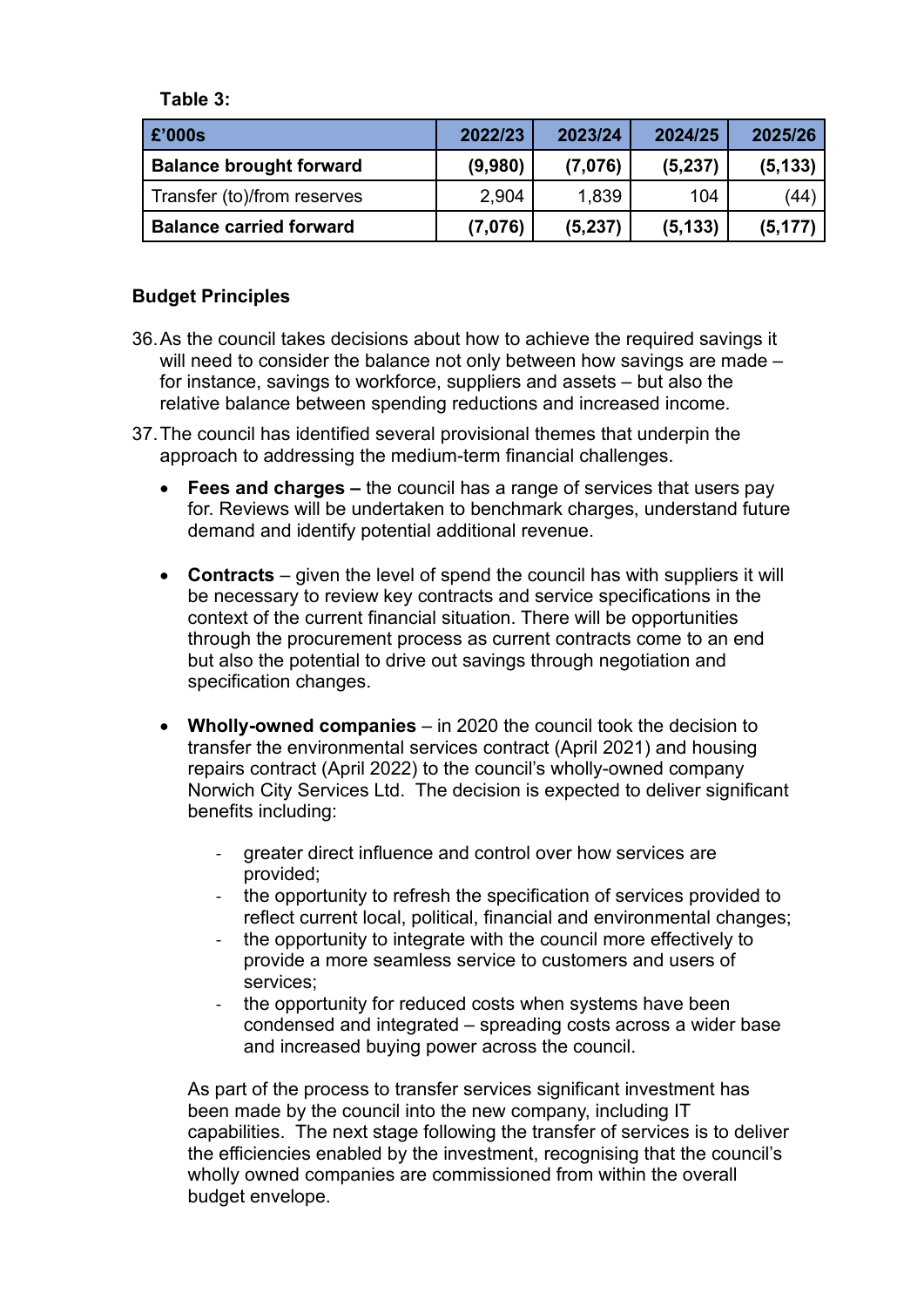• **Service Transformation** – Covid-19 has forced the council to change how it operates and how it delivers services to residents, with the increased use of technology and channel shift away from face to face to online support. Whilst it is important to guard against digital exclusion, there is an opportunity to embed the learning from the council's response to reimagine how services are delivered.

Building on the technological changes made to become a modern, flexible organisation. There may be opportunities to join up across teams in a more proactive way, with staff working towards clear outcomes rather than through specified processes, and empowering staff to achieve their objectives through greater trust and flexibility. Service reviews led by the senior management team are ongoing and will be looking at different delivery options and the use of technology to unlock efficiencies.

- **Driving value from our assets**  the council is in the process of undertaking a comprehensive review of all of its non-HRA land and property assets to prioritise those that need investment, are not financially performing, or are surplus to service needs will enable the council to make best use of its assets. In line with the approach being taken to identifying savings, the asset review is being carried out as close to the service as possible, as managers are best placed to understand the impact of assets on the delivery of service.
- **Inward investment and growth** the council is ambitious and wants to make a real difference to both the physical fabric of the city and to the lives of residents who live and work here. The council will need to look at how it uses council and privately owned land to encourage inward investment and housing development. Such opportunities can generate income to the council (e.g. capital receipts) as well as grow our tax base to provide more sustainable sources of income over the longer term.
- **Commercialisation** there is a benefit to developing commercial approaches to service delivery which focus on generating sustainable income streams. The council will need to consider proportionality and risk when commercialising services.
- **Stop doing some things –** While the budget approach aims to improve the efficiency of service, given the scale of the challenge, reductions to some services cannot be ruled out. With all options there will need to be a clear and robust analysis of the impacts.

## **Capital Programme**

- 38.There are two main influences on the overall size of the general fund capital programme, namely:
	- The level of capital resources available, and
	- The extent to which the revenue consequences of the programme, in terms of cost of borrowing or direct funding, can be accommodated within the revenue budget.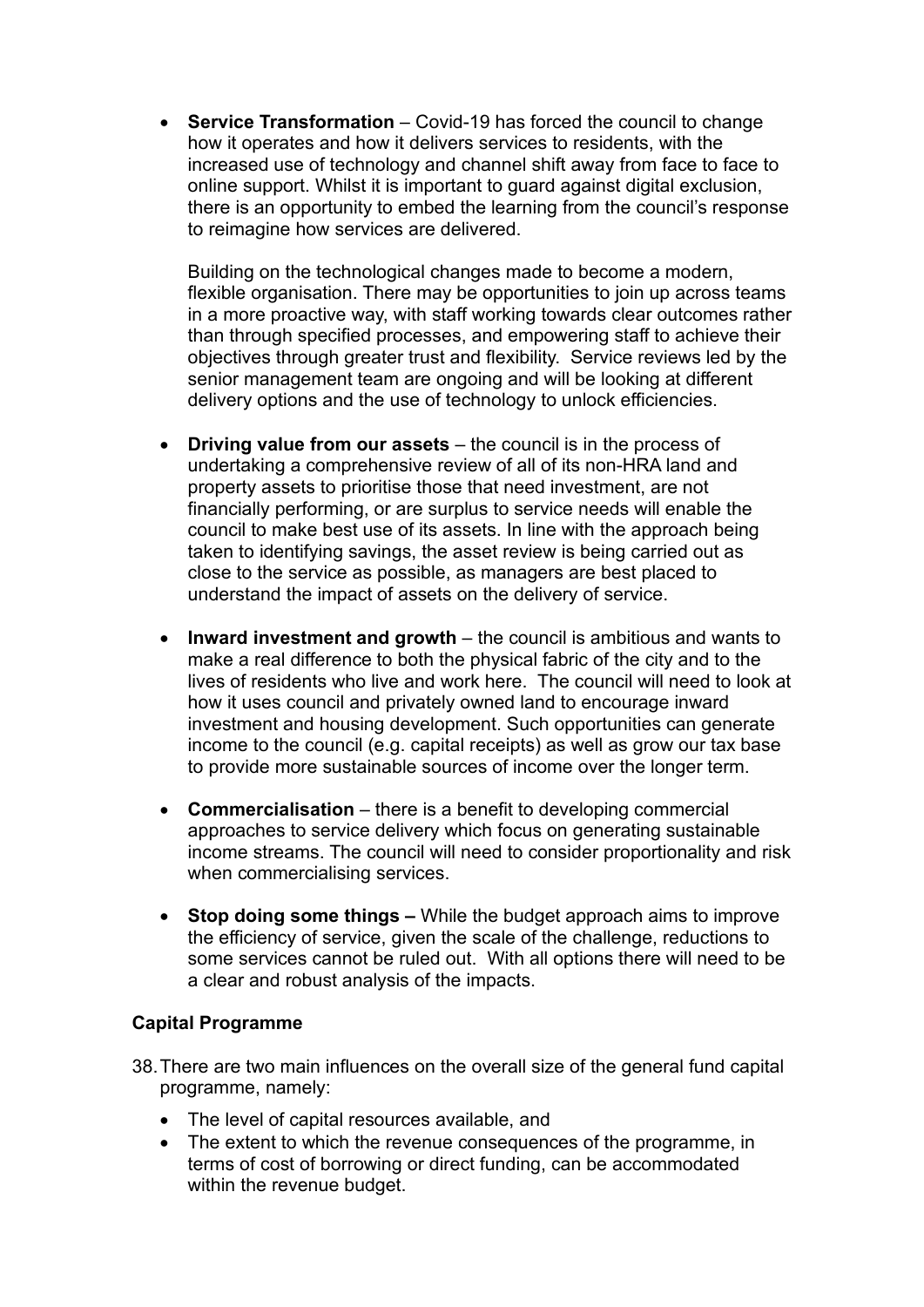- 39.The March 2021 budget paper set out a funding envelope of £1.5m for capital projects the require funding from the council (i.e. works not linked to grant funding or other contributions). The envelope was set at this level to balance the known capital requirements against the available funding (capital receipts levels and revenue contributions). As work progresses on the asset management strategy, the council will have a clearer picture of the future investment requirements and potential receipts from asset disposals.
- 40.The budget setting process will look to develop a capital programme which balances addressing ongoing maintenance and legislative requirements with investment in services which can drive service efficiencies and improvements. The capital envelope level will be reviewed in light of the identified capital priorities and assessed against the available funding options ahead of Budget Council in February 2022.

## **Budget Next Steps**

- 41.Key next steps in preparing budget options and updating the MTFS are shown below:
	- Officers continuing to develop and refine savings options, growth requirements and capital proposals - ongoing
	- Government's 3-year Spending Review (SR21) October
	- Draft budget options to Cabinet for consideration before the end of 2021
	- Consultation period for the proposed budget options late 2021 early 2022
	- Provisional Local Government Finance Settlement Date to be confirmed (assuming December)
	- Budget Scrutiny, Cabinet and Council in February 2022

### **Consultation**

42.In line with the approach used in previous years, citizens, HRA tenants, partners and local businesses will be consulted on the proposed approach to meeting the savings target for 2022/23 and the proposed council tax level. Further detail on the timetable is shown in paragraph 41.

### **Implications**

### **Financial and Resources**

- 43.Any decision to reduce or increase resources or alternatively increase income must be made within the context of the council's stated priorities, as set out in its Corporate Plan 2019-22 and Budget.
- 44.There are no direct proposals in this report that would reduce or increase resources. The financial position of the council is the focus of the report with the financial implications of the medium-term modelling detailed throughout.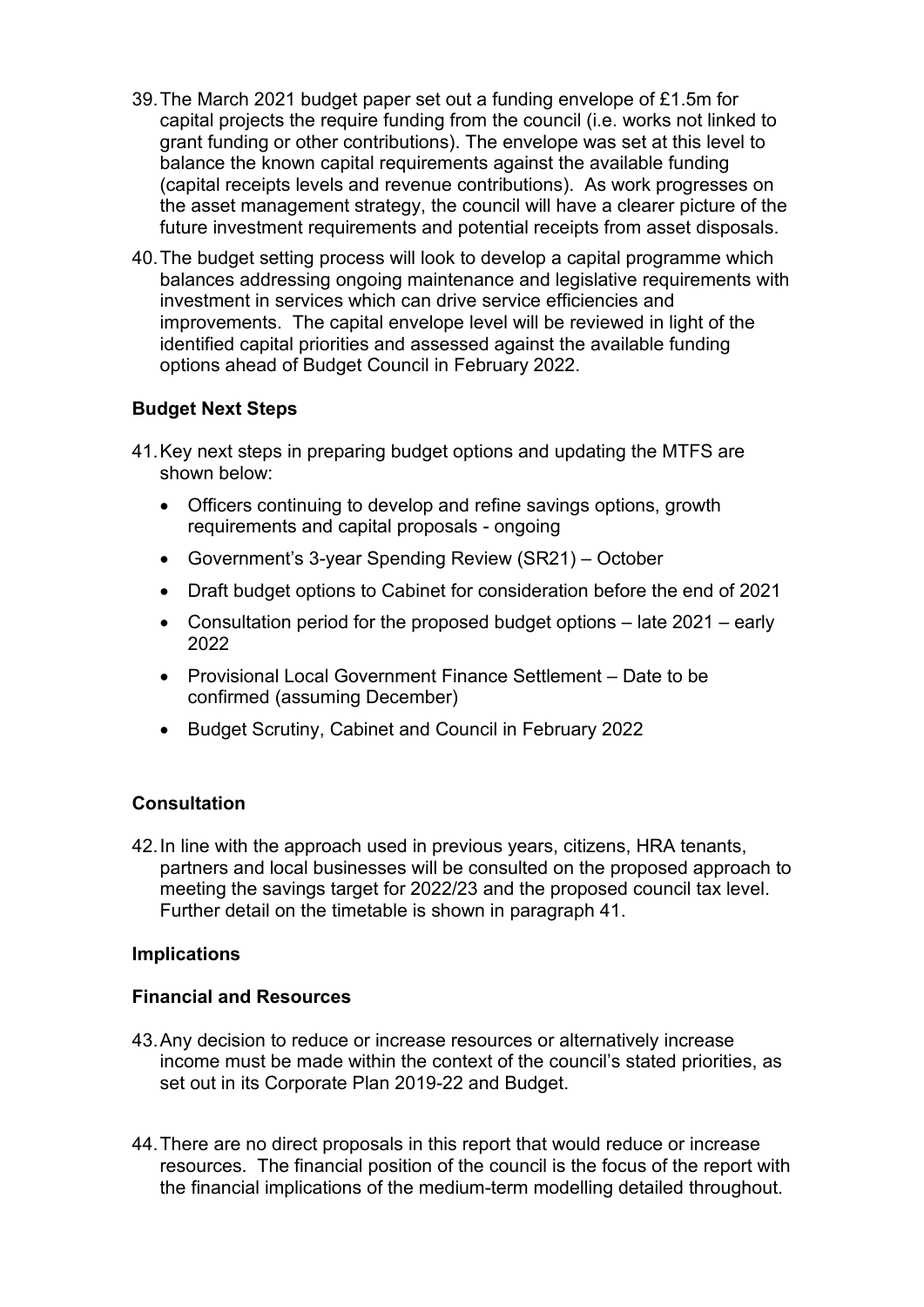# **Legal**

45.There are no specific legal implications arising from this report.

# **Statutory Considerations**

| <b>Consideration:</b>              | Details of any implications<br>and proposed measures to<br>address: |  |  |
|------------------------------------|---------------------------------------------------------------------|--|--|
| <b>Equality and Diversity</b>      | No direct implications.                                             |  |  |
| Health, Social and Economic Impact | No direct implications.                                             |  |  |
| <b>Crime and Disorder</b>          | No direct implications.                                             |  |  |
| Children and Adults Safeguarding   | No direct implications.                                             |  |  |
| Environmental Impact               | No direct implications.                                             |  |  |

## **Risk Management**

### **Risks**

46.The SR21 outcomes are better or worse than projected.

- 47.The current forecasts on continuing impact of Covid 19 do not reflect the future impacts accurately.
- 48.Inflation and other assumptions vary in the medium term to worsen the medium term projections and subsequent ongoing financial shortfall.

### **Controls**

- 49.The 2021/22 budget and MTFS include several mitigating actions in terms of risk management, namely:
	- the budget risk reserve to manage the financial risks associated with both the future impacts of the pandemic and the delivery of the 2021/22 budget savings identified;
	- a business change reserve to fund costs linked to the council's transformational change programme;
	- earmarked reserves established to help mitigate the risk associated with commercial property acquisition and lending to Norwich Regeneration Limited;
	- The maintenance of a Prudent Minimum Level of General Fund reserve;
	- The requirement to produce robust Business Cases for large capital projects (many of which will generate commercial returns or savings) before Council approves the project within the capital programme.